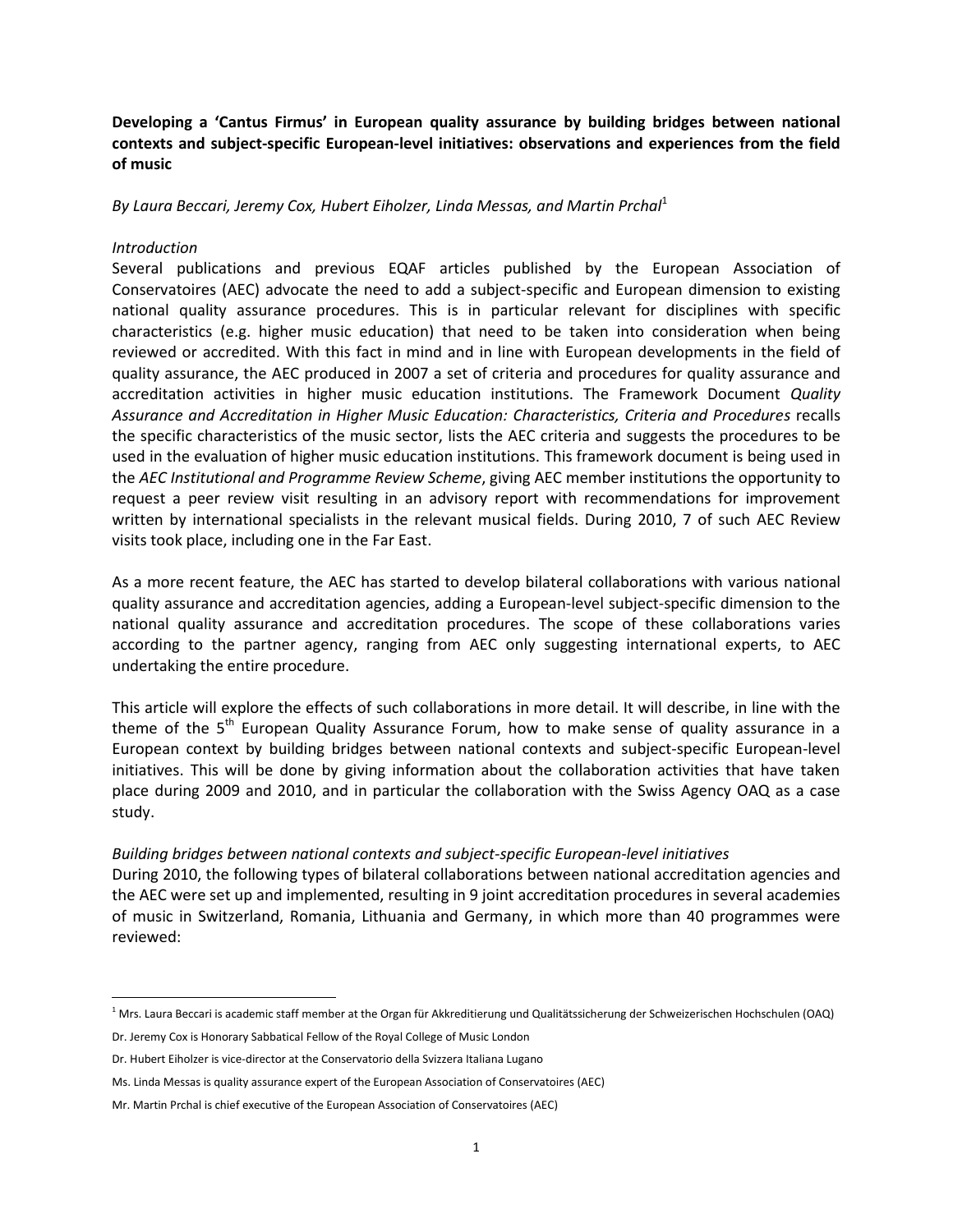- The collaborations with the Organ für Akkreditierung und Qualitätssicherung der Schweizerischen Hochschulen (OAQ), the Romanian Agency for Quality Assurance in Higher Education (ARACIS) and the Lithuanian Centre for Quality Assurance in Higher Education (CQAHE) were prepared by an indepth comparative analysis and a subsequent merge of the national criteria used by the agency and the European-level subject-specific criteria used by the AEC. These merged sets of criteria then served as a basis for the accreditation and review procedures of several academies of music. In addition, the AEC was in charge of appointing foreign experts: in the case of OAQ and the CQAHE, entire teams were appointed by the AEC in consultation with the agencies, whereas in the case of ARACIS two foreign experts were appointed to work in parallel with national teams of reviewers.
- In a collaboration with the German accreditation agency ZEvA (Zentrale Evaluations- und Akkreditierungsagentur), the AEC was given the responsibility of implementing the evaluation process of several higher music education programmes in the same academy of music. This included formulating a set of merged criteria, composing an international review team, organising and performing the review visit, writing the experts' report and handing in to ZEvA the final experts' report.
- The German accreditation agency ACQUIN (Akkreditierungs-, Certifizierungs- und Qualitätssicherungs-Instituts ACQUIN) included an expert proposed by the AEC in the accreditation panels appointed to evaluate two academies of music; the expert was in charge of ensuring that AEC criteria were taken into consideration in addition to ACQUIN's criteria and of bringing an international dimension to the panel.

# *Case study: the collaboration between AEC and the Swiss agency OAQ*

As an example of how the above-mentioned collaborations actually function, further information is given here on the accreditation procedure of several Master programmes in music, which took place under the joint auspices of the OAQ and AEC during the academic year 2009-2010. With the aim to provide perspectives from various stakeholders, the experiences of one the external experts, one of the accredited institutions and the quality assurance agency are described below.

#### An external expert's perspective

A key aspect of the joint OAQ/AEC approach was the preliminary work carried out to map the existing quality standards of the two organisations onto one another. The standards and their sequence in the document were essentially those of the OAQ procedure, with which many of those in the AEC procedure overlapped. But in addition, thanks to a system of yellow highlighting, it was possible to see at a glance those AEC standards for which no direct correspondence existed in the OAQ procedure.

The groups of experts assembled for each of the exercises were commendably diverse in terms of geographical background, with a good balance between local knowledge and dispassionate objectivity. A particular strength of the formulation of the groups was the presence of student members – in each case, students from other Swiss conservatoires. The students had received prior briefing and training by the OAQ and were in every case full participants in the group and invaluable for the particular perspective which they brought to the exercise.

One of the great strengths of involving a European sectoral organisation in accreditation procedures is its access to a large pool of experts from across a range of countries, with linguistic capabilities to suit a variety of local situations and with specialisms within the discipline that cover a wide spectrum. All panels showed the benefits of this with, for example, a specialism as specific as Dalcroze Rhythmics being addressed by an external expert well-versed in this technique but sufficiently removed from the internal colleagues who were delivering the programme in question to retain objectivity. Naturally,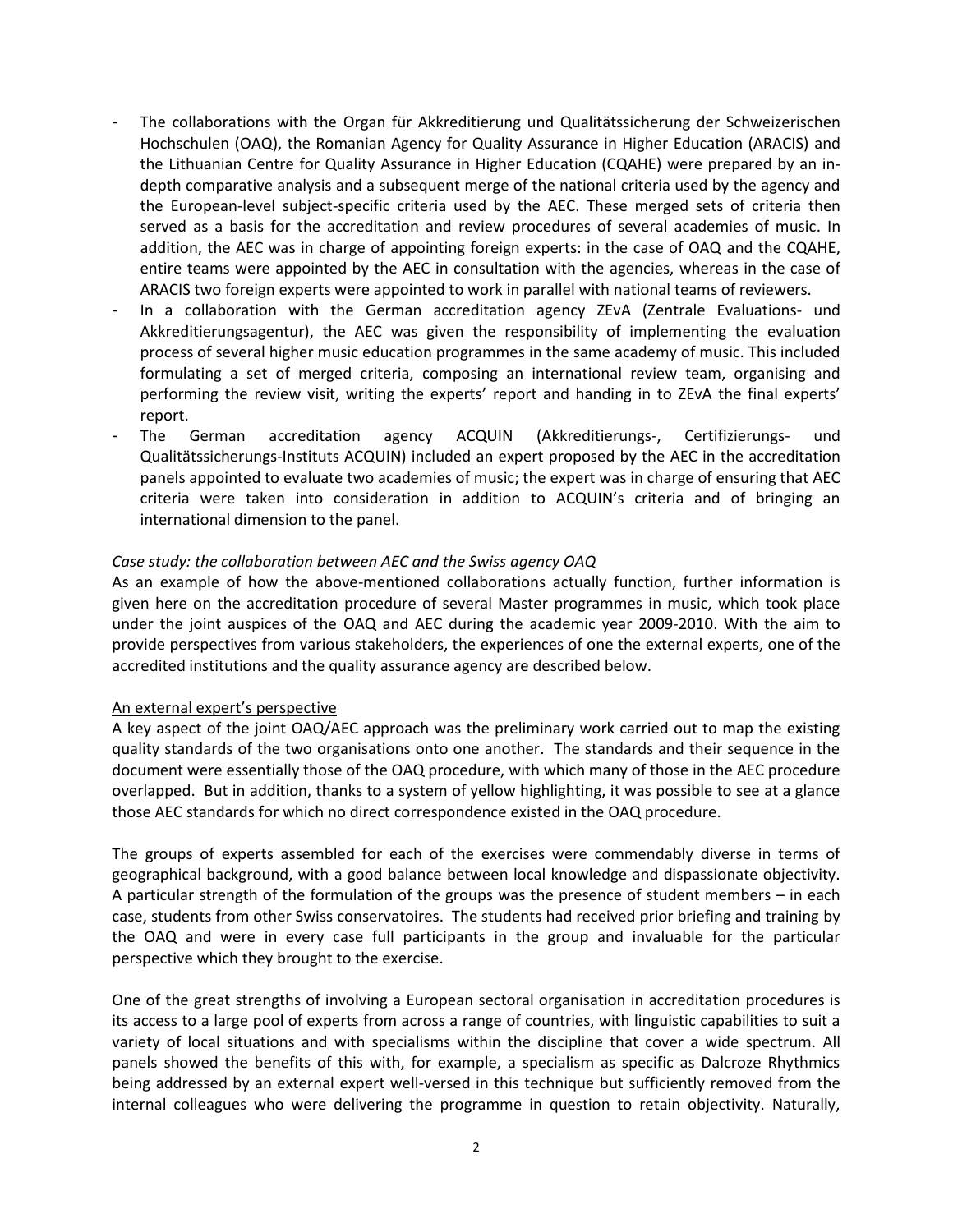there were some existing acquaintances between external experts and internal staff – in a discipline as small and intrinsically international as music this could hardly be otherwise. Nevertheless, overall, there was a highly satisfactory balance between this and the phenomenon of individuals meeting one another for the first time. This also led to greater candour in discussions, and therefore strengthened, rather than undermined, the depth of scrutiny that was possible within a few tightly-scheduled days.

Within each site visit, there were various opportunities to hear students performing. For a panel of musical experts, this offered an excellent opportunity to judge whether the rhetoric of the institution's self-evaluation document matched the musical reality. In dealing with Masters programmes in particular, it provided an invaluable window into the extent to which taught postgraduate musicians were truly incorporating reflection and a research-oriented mentality into their performance. Such things can be talked about but, ultimately, are revealed only in the act of music-making – and then only to those with extensive musical experience themselves. It is not suggested here that it would have been impossible for a panel including specialists from non-musical disciplines to tease out the same information and interpret it in a similar manner. However, it is felt that a group of experts composed of musicians, and rendered objective by being drawn from a truly Europe-wide pool, made its way more rapidly and efficiently to conclusions than would have been the case otherwise.

## The perspective of the quality assurance agency OAQ

Programme accreditation at the Universities of Applied Sciences (UAS) in Switzerland is obligatory and the Conservatories or higher education music schools under review are nowadays affiliated to or incorporated into Swiss UAS. As a precondition for engaging in this joint procedure, the compliance by the OAQ and the AEC with the European Standards and Guidelines was of crucial relevance. A comparative analysis of the procedures and criteria for the assessment applied by the two organisations was carried out in a first feasibility phase. The comparison showed a high degree of compatibility of the procedures and criteria for the assessment applied by the two organisations. In the implementation phase, a main instrument was developed: an ad-hoc set of standards integrating the European-level discipline-specific AEC standards with the national OAQ general standards, which served as basis for both the self-evaluation reports and the external evaluation reports. Four jointly coordinated site-visits of three to four days each took place, resulting in four external evaluation reports.

From the point of view of the OAQ, the benefits of this joint procedure could be outlined in five main points:

- 1. Selection of experts The OAQ could access a rich pool of outstanding international experts in the field of music, who turned out to be highly experienced persons in quality assurance processes and true professionals of the field. Furthermore, their international profile guaranteed the presence of intercultural competences, which is essential when evaluating a foreign system and still being able to give valuable recommendations. The quality of the experts and their preparation was outstanding.
- 2. The added value for the institutions With an ad-hoc set of standards adapted to higher music education and a panel of experts of international reputation, the institution could add specific value to the programme accreditation mandated nationally, optimizing the resources invested in the accreditation procedure and maximizing its potential benefits. This resulted in an increase of motivation in the institutions involved, which had a positive impact on the work of the agency as well.
- 3. Visibility The joint procedure increased the visibility and image of the accredited programmes internationally, implying by consequence an impact on the reputation of the OAQ and its versatility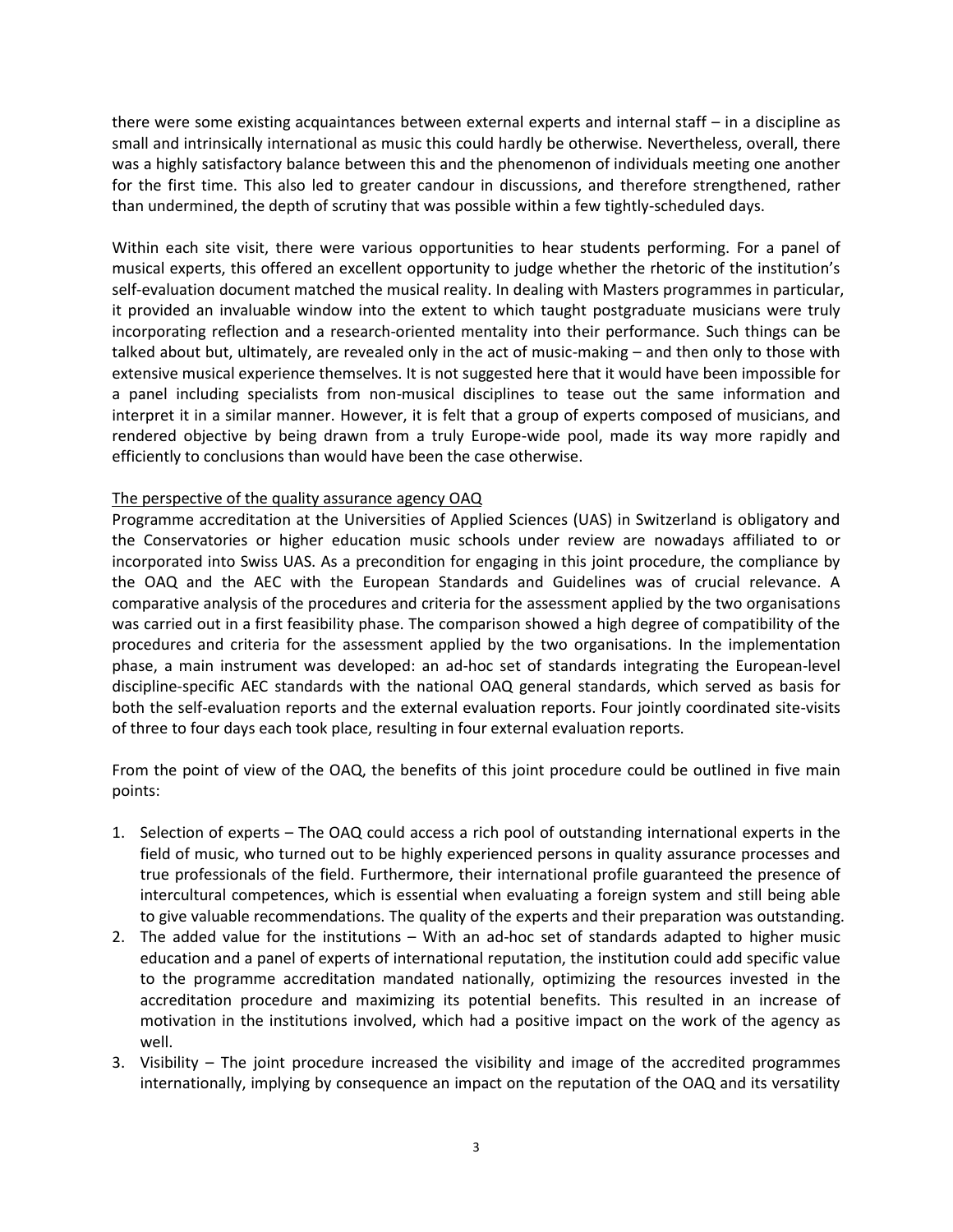to serve the purposes of higher education institutions, while respecting the highest procedural quality with an approach always oriented towards quality improvement.

- 4. A Learning Outcomes oriented approach Being able to work with the *AEC Sectoral Qualifications Framework for Higher Music Education*, which is based on learning outcomes to be acquired at completion of the  $1<sup>st</sup>$  and  $2<sup>nd</sup>$  cycles in music and is fully compatible with the European Qualifications Framework for Higher Education, and with experts well informed about this sectoral framework, the OAQ could benefit from expertise on how to address the assessment of intended learning outcomes when evaluating the quality of a programme. This is particularly fruitful in view of current European developments towards this type of assessments.
- 5. Respect of the national legal framework Thanks to the cooperative approach and flexibility of the AEC, the jointly-coordinated work could be carried out in a creative and enriching atmosphere in full respect of the Swiss accreditation system.

## An institutional perspective

These reflections follow the accreditation of several study programmes in Switzerland conducted by the OAQ in collaboration with AEC. An important aspect of the involvement of the AEC in national procedures is its music-specific approach. The AEC criteria were complementary to the national standards used for accreditation in Switzerland: their use lead to a qualitative rather than a quantitative approach and were more attuned to the Conservatoires' specific field of study and research. The institution also appreciated the level of competence and professionalism of the international experts, their diversity of specializations and experiences and, above all, their understanding of the sector.

Our accreditation process also demonstrated that there are at least two conceptions of accreditation: the minimal conception and the extended conception. Under the minimal conception, the purpose of accreditation is to check whether a given higher education institution (or a specific part such as one or more study programmes) meets a pre-determined set of key standards of satisfactory quality. The second and more ambitious conception envisages accreditation procedures to be less about quality control than about quality development. Standards are primarily considered tools for critical analysis; they are tools that should help institutions to become more articulate about their merits and their challenges, to be able to analyse processes better and to arrive at informed decisions regarding the setting of goals and choosing of appropriate means and methods. The extended conception emphasizes the quality enhancement aspect of quality assurance and accreditation, and encourages external evaluations to take into consideration the institution's specific societal and historical contexts as well as its cultural visions and aspirations. In theory, it should be possible for an accreditation procedure to combine those purposes, but in practical terms this can be challenging, as was evident from the joint OAQ/AEC procedure in our institution: while the use of the national accreditation criteria, responsible for accrediting all universities across Switzerland, leaned towards the minimal conception, the joint procedure tended to promote the extended conception. Nevertheless, in our specific case the expert report states that in terms of the report's formal recommendations as to accreditation, the national Swiss standards were the main points of reference. The importance of the national accreditation standards alone suggests that the assessment procedure should adhere to the first conception, yet the discussions and reports itself tended to oscillate between the narrower and wider approach.

In order to make such an exercise helpful and clear for the institution, it is critical to clarify from the outset the purpose and scope of the exercise. An institution, on the minimal conception, will do everything it thinks necessary to get the accreditation, i.e. the passing grade. This might encourage institutions to mention all the good-making factors and leave out or minimize the problematic ones. The panel of experts will be seen as 'judges' who together will issue one of three possible verdicts: "Yes",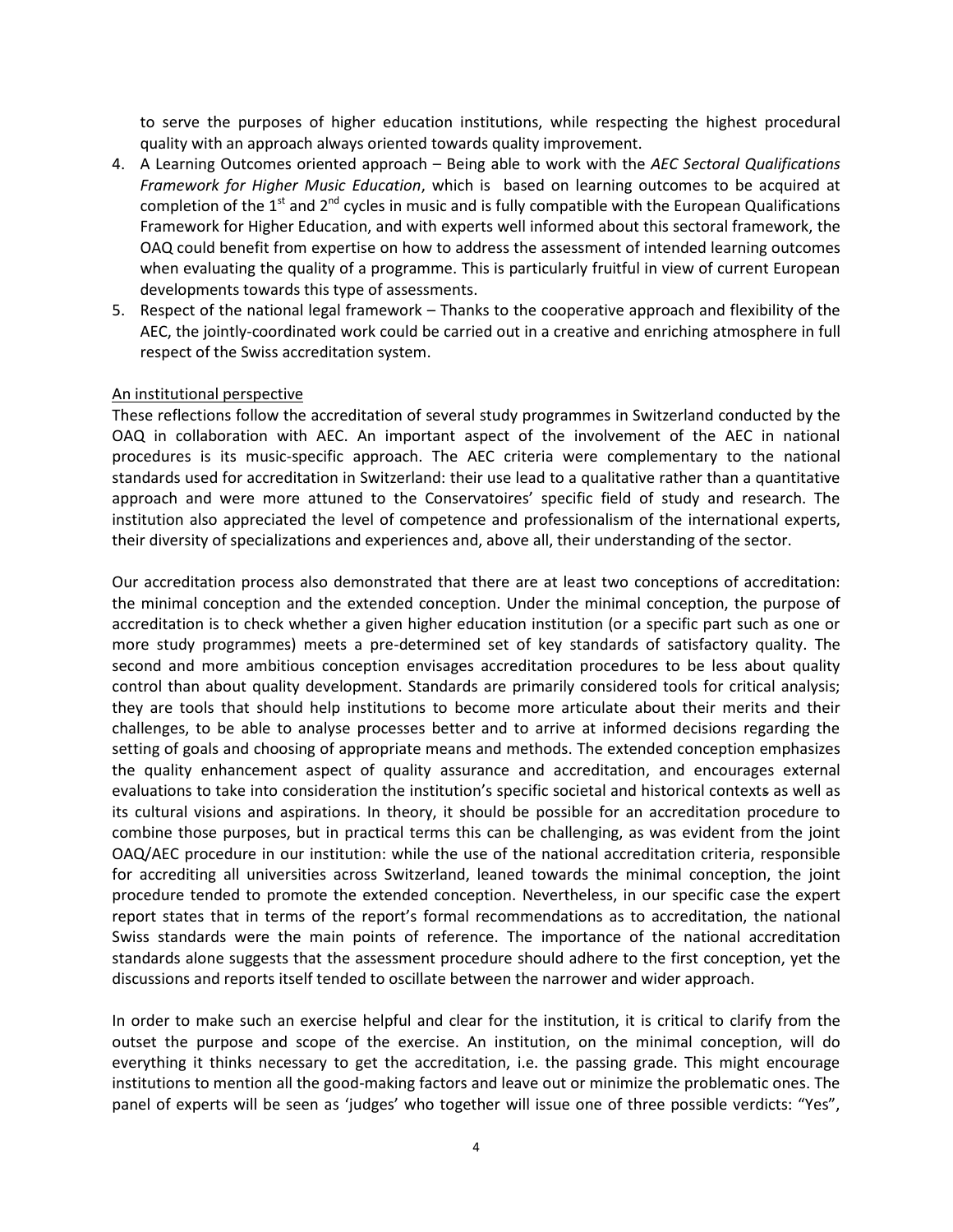"No" or "Yes, under the condition that…". Although there may be circumstances which might make it reasonable for an institution to seek a conditional "yes"; it is difficult to imagine that any institution would want anything less than a resounding "yes". Under the extended conception, external experts will consider themselves as 'critical friends' rather than 'impartial judges'. Institutions will feel encouraged to explain their situation as it is, without embellishment or being economical with the truth.

In the further development of such joint procedures during the coming years, this is an issue that will need further consideration. Although theoretically speaking both conceptions could be complementary to each other, it will require great care and further experimentation to develop single procedures combining the two in a fruitful way. In some contexts or situations, both institutions and expert panels may also prefer to clarify from the outset which conception is to be followed and then adhere to this particular conception throughout the process.

## *Overall strengths and challenges of the collaborations*

When looking back at the joint procedures in general, some first observations can already be formulated, although the AEC and the agencies are still in the process of evaluating the procedures through questionnaires sent to institutions and experts. As can be seen in the contributions by the various stakeholders in the joint OAQ-AEC procedure above, the international dimension and the subjectspecific approach were seen as helpful and effective from all sides.

Respondents to the feedback questionnaires also brought up several challenges. First of all, the international experts appointed by the AEC for accreditation panels had to be provided with additional information during the on-site visit in order to acquire a comprehensive knowledge of the national higher education systems in which the institutions to be evaluated were situated. However, contrary to the reviews taking place in the framework of the *AEC Institutional and Programme Review Scheme* that exclusively involves foreign visiting teams, the accreditation panels were efficiently supported by representatives of the national agencies with their expertise of the national systems. In addition, language turned out to be an issue in some cases: translation of the institution's documentation entailed additional costs for some institutions as well as shortened deadlines to finalise the materials; simultaneous translation when needed also reduced the actual amount of time available for discussion.

#### *Observed differences between the national and European-level subject-specific criteria*

While working with the various national agencies, differences were also observed between the various national procedures, as well as between the national procedures and the AEC procedure. For example, it was interesting to notice the absence of criteria relating to international strategies or European cooperation in most national procedures; usually only student mobility was referred to without any further specification. Furthermore, differences between countries were observed in relation to the level of interference the procedure is expected to have: in some countries strict guidelines exist on details such as a minimum ECTS points per module where in other countries there are none. The balance between quality enhancement and compliance with national quality assurance criteria, so well described from an institutional point of view in the above-mentioned case study, is another issue that differs noticeably from country to country. Finally, in relation to the procedures being used and the role of the experts in these procedures, it is interesting to see, despite the presence of the overarching European Standards and Guidelines, the great variety of procedures being used in the different European countries. In any case, by regularly working together with agencies in national contexts, the AEC has the unique opportunity to develop a good overview of the various systems in place and further develop its own expertise based on these experiences.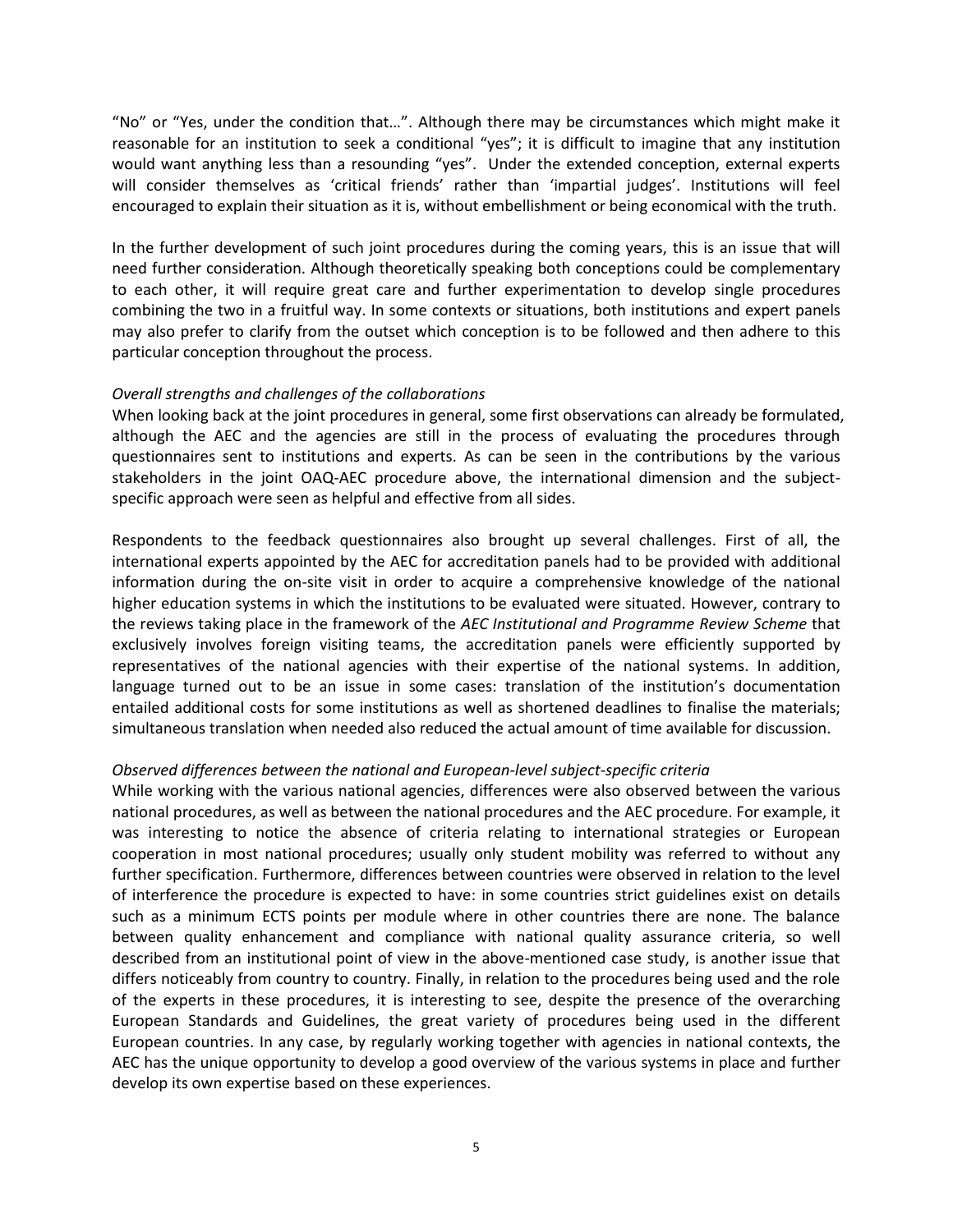## *Finally…*

Contrary to some of the European Quality Seals developed during recent years, the AEC model favours cooperation rather than competition with national quality assurance agencies. Although some challenges remain, this model has proven to function well in the eyes of the experts and the agencies involved, and to benefit the visited institutions.

This development shows the slow but steady emergence of a 'Cantus Firmus' for European quality assurance, referring to the musical term that describes a composition practice in Gregorian Chant and medieval music, which used a fixed melody against which other tunes were set in counterpoint. This musical term can serve as a powerful analogy to the practice described in this article, in which criteria developed at the European-level with subject-specific expertise can serve as a backdrop to a variety of national quality assurance and accreditation procedures.